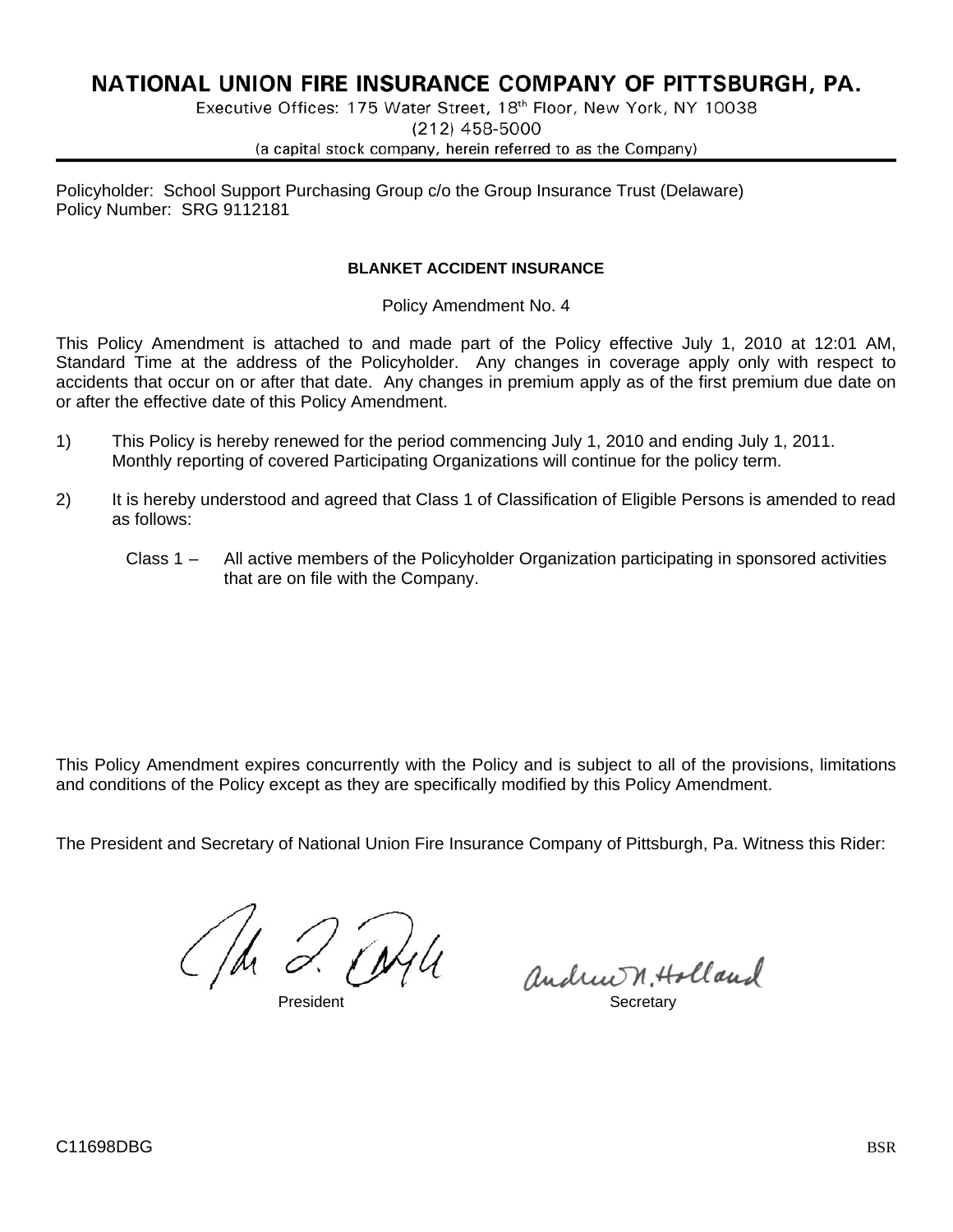# **Chartis U.S. Privacy and Data Security Notice**

## **I. Your Privacy**

In the course of conducting business, we collect information about you in order to properly service the products we sell to you. Accordingly, Chartis U.S. has established practices, procedures and system protections that are designed to help protect the privacy and security of your information.

## **About This Notice**

The term "Personal Information," as used in this Privacy and Data Security Notice, means information that identifies you, our Customer, personally. Examples of Personal Information include a first and last name, a home or other physical address, an email address, a credit card number, a driver's license number, or information on your physical condition or health status.

This Privacy and Data Security Notice outlines how we collect, handle, and disclose Personal Information about you. It applies only to your Personal Information obtained by the Companies listed at the end of this Notice, in connection with products or services with which you received this Notice which are primarily for personal, family, or household purposes in the United States.

### **Information Collection**

We may collect Personal Information about you from applications, enrollment forms, your other interactions with us, our Affiliates, and when we process claims or other transactions in connection with the underwriting process. We may also collect Personal Information about you from credit reporting agencies and other third parties in connection with the sale of our products to you.

We will collect Personal Information about you only in accordance with applicable laws or regulations or in response to your request for a product or service from us.

## **Information Sharing**

We may share your Personal Information with Affiliates and Non-Affiliates as described below.

**With our Affiliates:** We may share customer information with our Affiliates. Our Affiliates may include other insurance companies, insurance holding companies, insurance agents and agencies, claims administrators, marketing companies, e-commerce service providers, and companies providing administrative services.

- We may share your Personal Information with our Affiliates that assist us in servicing your insurance policies. Examples are administration (billing and collections), risk management, underwriting, and claims handling. We may also share your Personal Information with our Affiliates for the purpose of detecting and preventing fraud, as directed or authorized by you, or as otherwise permitted or required by law.
- We will not share your Personal Information that is of a financial nature with our Affiliates for marketing purposes without first providing you an opportunity to direct that such information not be shared.
- We will not share your Personal Information that is of a health nature with our Affiliates except as directed or authorized by you.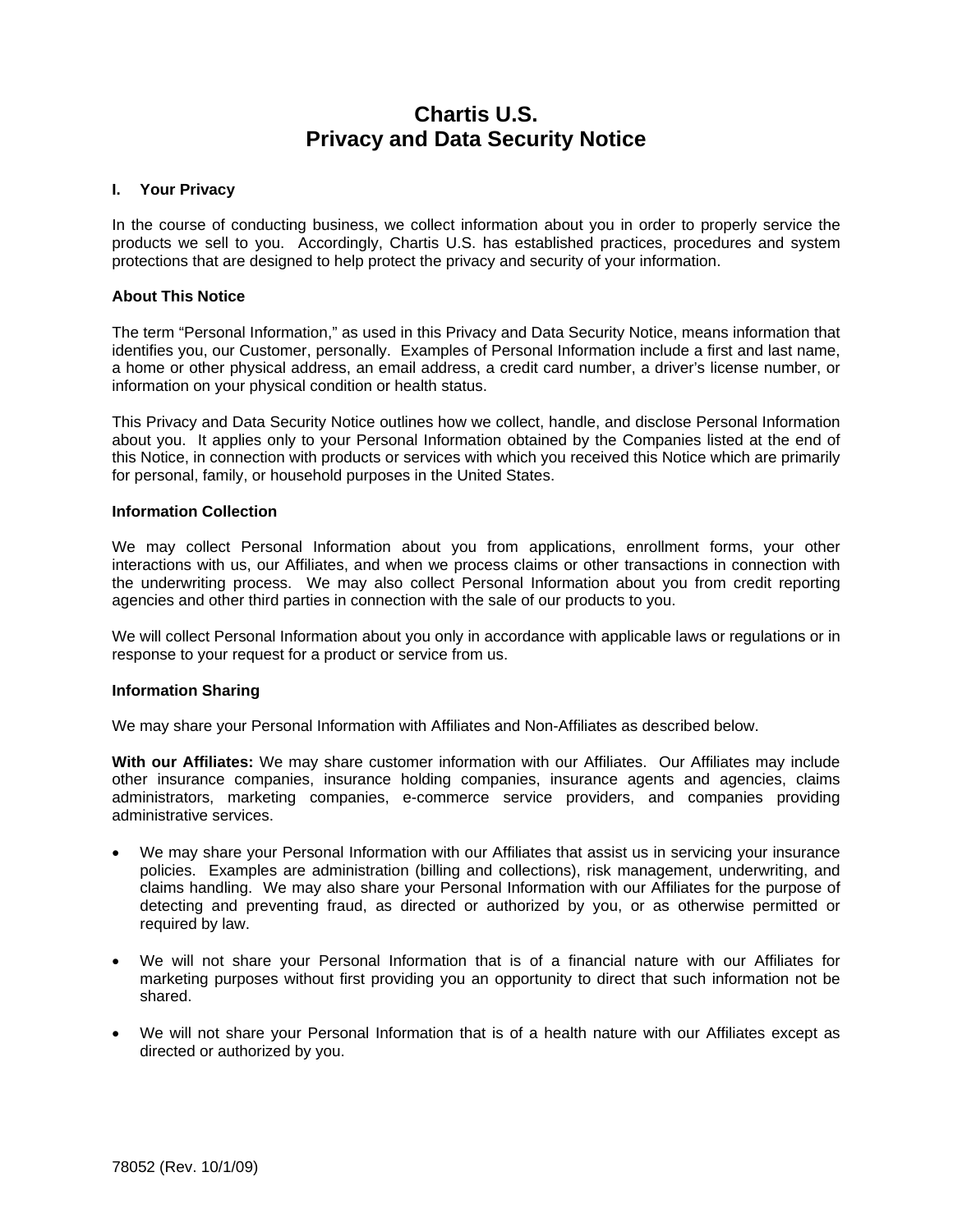**With Non-Affiliates:** We may also share customer information with Non-Affiliated companies.

- 1. We may share your Personal Information with Non-Affiliates that assist us in servicing your insurance policies. Examples are administration (billing and collections), risk management, underwriting, and claims handling. We may also share your Personal Information with Non-Affiliates for the purpose of detecting and preventing fraud, as directed or authorized by you, or as otherwise permitted or required by law.
- 2. We may enter into joint marketing agreements with Non-Affiliates to share your non-health Personal Information as permitted by law. These Non-Affiliates may include providers of financial products or services such as insurance companies, financial institutions, and securities firms.

Because we do not share customer information in any other way, there is no need for an opt-out process in our privacy procedures.

For California and Vermont Residents: If it becomes necessary to share your Personal Information with Non-Affiliates other than as specifically allowed by law, we will not do so without first obtaining your permission.

### **II. Information Protection**

We maintain physical, electronic, and procedural safeguards designed to protect your Personal Information. Only authorized employees, insurance agents and administrators are permitted to have access to that information.

We expect any Non-Affiliates that serve our Customers on our behalf to adhere to our privacy policy. Those non-affiliates are legally bound to use your Personal Information received from us only for the purposes for which it was provided and to not disclose it or use it in any other way. These Non-Affiliates are also subject to and governed by federal and state privacy laws and regulations. We are not responsible for their misuse of information.

To help prevent unwarranted disclosure of your Personal Information and secure it from theft, we utilize secure computer networks. Access is restricted to those individuals who need to use your Personal Information to provide products or services to you.

## **III. Maintaining Information**

We also maintain procedures to ensure that the information we collect is accurate, up-to-date, and as complete as possible. If you believe the information we have about you in our records or files is incomplete or inaccurate, you may request that we make additions or corrections, or if it is feasible, that we delete this information from our files. You may make this request in writing to (include your name, address and policy number):

> **Chief Privacy Officer Chartis U.S. 175 Water Street, 17th Floor New York, NY 10038 Fax: 212 458-7081 E-Mail: CIPrivacy@chartisinsurance.com**

**Special Notice: You can obtain access to any non-public Personal Information we have about you if you properly identify yourself and submit a written request to the address above describing the information you want to review. We will also tell you the identity, if recorded, of persons to whom we have disclosed your non-public Personal Information within the preceding two years.** 

**You may request that we correct, amend or delete any information about you. If we do so, we will notify organizations that provided us with that information and, at your request, persons who received that information from us within the preceding two years. If we refuse to correct, amend or delete the information, you may give us a written statement of the reasons you disagree, which we will place in your file and give to the same parties who would have been notified of the requested change.**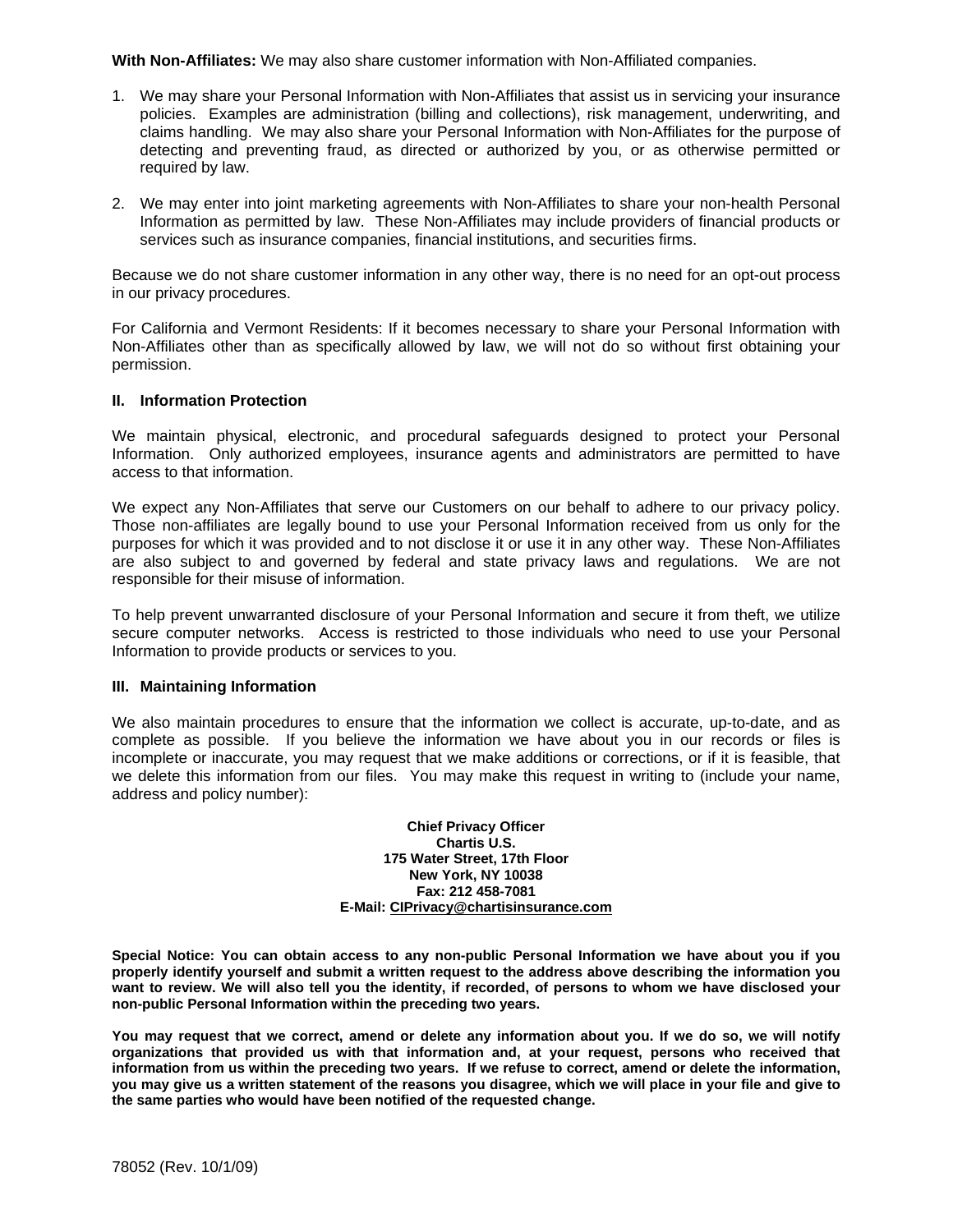## **Our Customers Can Depend on Us**

We are committed to maintaining our trusted relationship with our Customers. We consider it our privilege to serve our Customers' insurance and financial needs and we value the trust they have placed in us. Our Customers' privacy is a top priority with us and thus we will continue to monitor our privacy practices in order to protect and respect that privacy and will comply with state privacy laws that require more restrictive practices than those set out in this notice.

## **Important Information Concerning the Applicability and Future Changes to this Privacy and Data Security Notice**

Although we may change this Privacy and Data Security Notice at any time, you will be notified of any changes as required by law.

AIG Casualty Company; American Home Assurance Company; American International South Insurance Company; Audubon Insurance Company; Commerce and Industry Insurance Company; Granite State Insurance Company; Illinois National Insurance Co.; National Union Fire Insurance Company of Pittsburgh, Pa.; New Hampshire Insurance Company; The Insurance Company of the State of Pennsylvania; AIG Excess Liability Insurance Company Ltd.; American International Specialty Lines Insurance Company; Landmark Insurance Company; Lexington Insurance Company; National Union Fire Insurance Company of Vermont, other member companies of Chartis U.S., and American International Life Assurance Company of New York and AIG Life Insurance Company.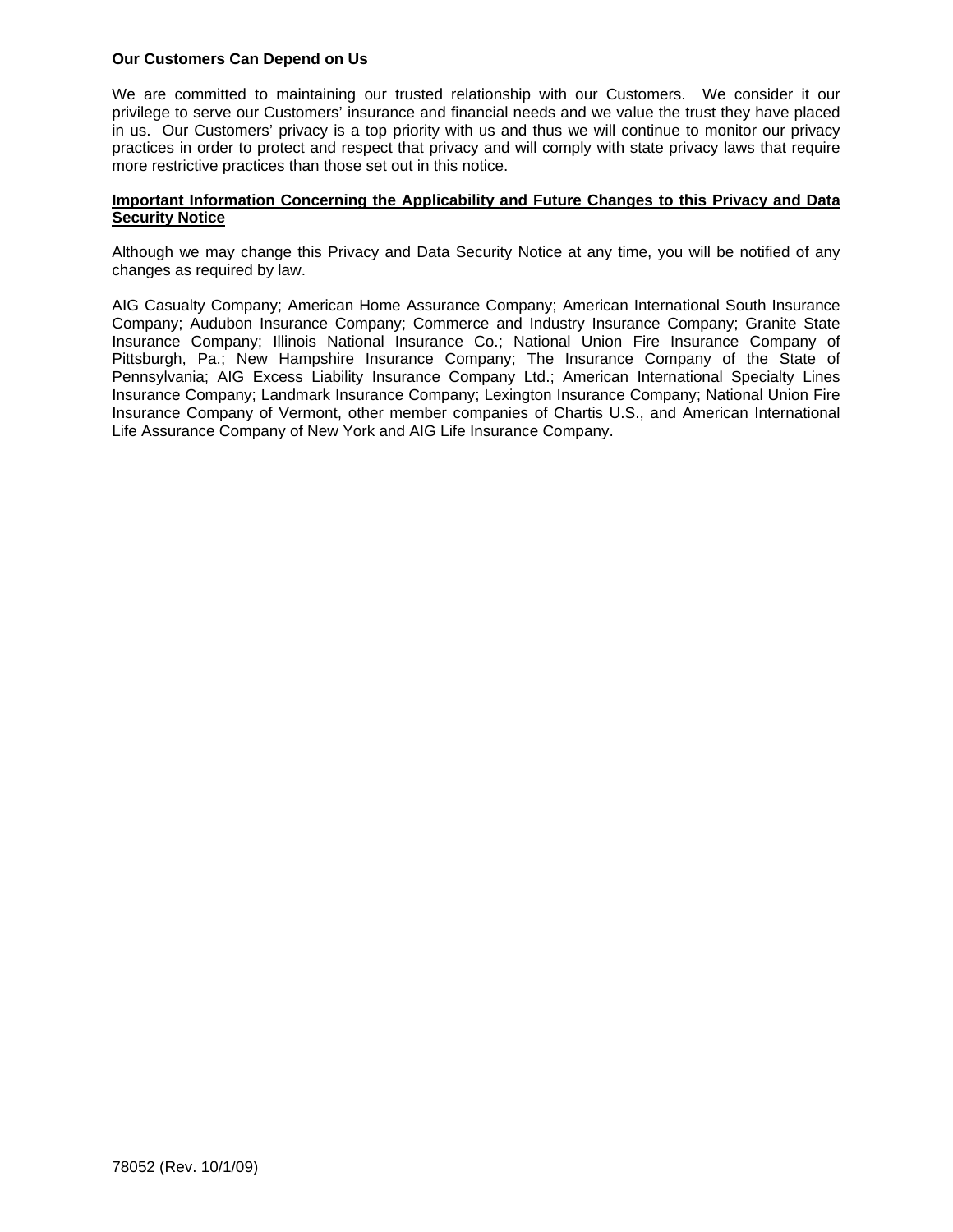# **Domestic Accident & Health Division**

# **HIPAA Privacy Notice**

**Administrative Offices** 

**175 Water St. 17th Floor New York, NY 10038** 

## **THIS NOTICE DESCRIBES HOW MEDICAL INFORMATION ABOUT YOU MAY BE USED AND DISCLOSED AND HOW YOU CAN GET ACCESS TO THIS INFORMATION.**

# **PLEASE REVIEW IT CAREFULLY.**

## **Our Duties**

By law, the Domestic Accident & Health Division of Chartis U.S. listed below is required to maintain the privacy of protected health information and to provide you with notice of our legal duties and privacy practices with respect to protected health information. "Protected health information" includes any identifiable information that we obtain from you or others that relates to your physical or mental health, the health care you have received, or payment for your health care.

We are required to abide by the terms of this notice currently in effect. We reserve the right to change the terms of this notice and to make the new notice provisions effective for all protected health information that we maintain. In the event we revise the notice, we will provide you with a revised notice by mail.

#### **Your Individual Rights**

With respect to protected health information, you have the following rights:

- 1. The right to request restrictions on certain uses and disclosures of protected health information including the uses and disclosures listed in this notice and permitted disclosures. However, we are not required to agree to a requested restriction;
- 2. The right to reasonably request to receive confidential communications of protected health information by alternative means or at alternative locations;
- 3. The right to inspect and copy your protected health information in our records, except for:
	- psychotherapy notes;
	- information compiled in reasonable anticipation of, or for use in, a civil, criminal, or administrative action or proceeding;
	- protected health information that is subject to a law prohibiting access to that information; or
	- if the protected health information was obtained from someone other than us under a promise of confidentiality and the access requested would be reasonably likely to reveal the source of the information.

We may also deny your request to inspect and copy your protected health information if:

- a licensed health care professional has determined that the access requested is reasonably likely to endanger your life or physical safety or the life or physical safety of another person;
- the protected health information makes reference to another person and a health care professional has determined that the access requested is reasonably likely to cause substantial harm to such other person; or
- a licensed health care professional has determined that the access requested by your personal representative is reasonably likely to cause substantial harm to you or another person.

If we deny access on one of the above three grounds, you have the right to have the denial reviewed in accordance with applicable law.

4. The right to amend your protected health information contained in our records. However, if the information was not created by us, is not part of our medical or billing records, is not available for inspection, or the information is accurate and complete, we are not required to amend the information;

AIG Casualty Company; American Home Assurance Company; American International South Insurance Company; Audubon Insurance Company; Commerce and Industry Insurance Company; Granite State Insurance Company; Illinois National Insurance Co.; National Union Fire Insurance Company of Pittsburgh, Pa.; New Hampshire Insurance Company; The Insurance Company of the State of Pennsylvania; AIG Excess Liability Insurance Company Ltd.; American International Specialty Lines Insurance Company; Landmark Insurance Company; Lexington Insurance Company; National Union Fire Insurance Company of Vermont, other member companies of Chartis U.S., and American International Life Assurance Company of New York and AIG Life Insurance Company.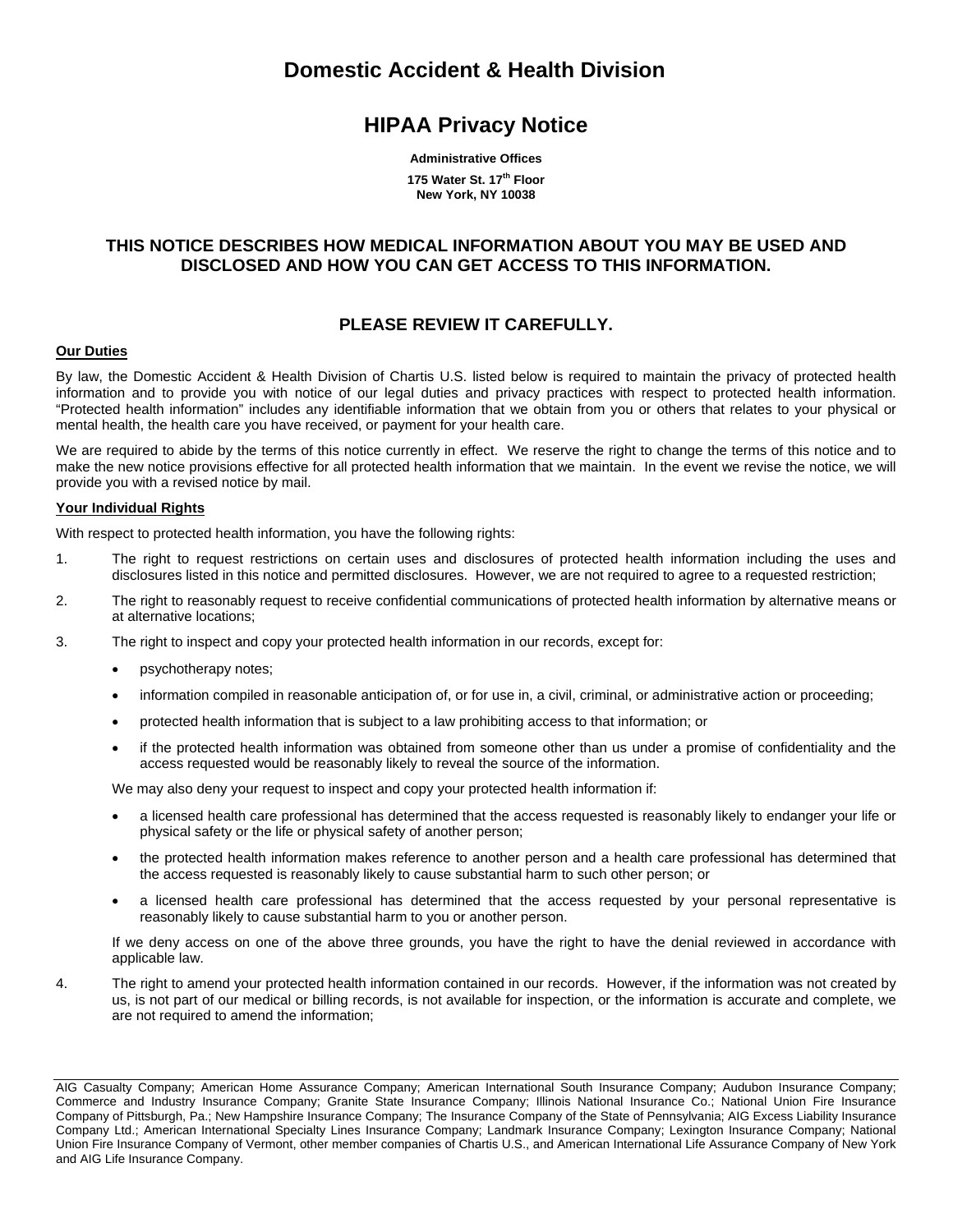- 5. The right to receive an accounting of disclosures of protected health information made by us in the six years prior to the date on which the accounting is requested, except for disclosures:
	- to carry out payment and health care operations as provided below;
	- for notification purposes, as provided by law;
	- for national security or intelligence purposes, as provided by law;
	- to correctional institutions or law enforcement officials, as provided by law; or
	- that occurred prior to April 14, 2003; and
- 6. The right to obtain a paper copy of this notice upon request if you are viewing this notice electronically.

### **Uses and Disclosures of Protected Health Information**

Under Federal law, we are permitted to use and disclose protected health information for the purposes of treatment, payment, and health care operations.

- Treatment. We do not provide treatment.
- Payment. Payment refers to activities involving collection of premium and payment of claims. Examples of uses and disclosures under this section include (1) sharing protected health information with other insurers to determine coordination of benefits, the administration of claims, determining coverage, and providing benefits; and (2) sharing protected health information with third party administrators for the processing of claims.
- Operations. Operations refers to the business functions necessary for us to operate, such as quality assurance activities, audits, and complaint responses. Examples of uses and disclosures under this section include (1) using protected health information for the purpose of underwriting and calculating premium rates, (2) using protected health information to perform legal, actuarial, and auditing services, (3) disclosing protected health information when responding to complaints, and (4) use of protected health information for general data analysis and long term management and planning.

We may also use or disclose your protected health information for other purposes permitted or required by law, including the following:

- to you, as the covered individual;
- to a personal representative designated by you to receive protected health information or a personal representative designated by law such as the parent or legal guardian of child, or the surviving family members or representative of the estate of a deceased individual;
- to the Secretary of Health and Human Services, or any employee thereof, as part of an investigation to determine our compliance with the HIPAA Privacy Rules;
- to a business associate as part of a contracted agreement to perform services for the group health plan;
- to a health oversight agency, such as the Insurance Commissioner's Office, to respond to inquiries or investigations of the plan, requests to audit the plan, or to obtain necessary licenses;
- in response to a court order, subpoena, discovery request or other lawful judicial or administrative proceeding;
- as required by law enforcement purposes;
- as required to comply with Workers' Compensation or other similar programs established by law.

The examples of permitted uses and disclosures listed above are not provided as an all inclusive list of the ways in which protected health information may be used. They are provided to describe in general the types of uses and disclosures that may be made.

Other uses and disclosures of your protected health information may be made only with your written authorization unless otherwise permitted or required by law. You may revoke such authorization at any time by providing written notice to us that you wish to revoke an authorization. We will honor a request to revoke as of the day it is received and to the extent that we have not already used or disclosed your protected health information in good faith with the authorization.

### **Complaints Regarding Your Privacy Rights**

If you believe your privacy rights have been violated, you may complain to the Secretary of Health and Human Services or you may file a complaint with us. Address your complaint to HIPAA Privacy Officer, 175 Water Street 17<sup>th</sup> Floor, New York, NY 10038. You will not be retaliated against by us for filing a complaint.

## **Contact Us**

For further information regarding any matter covered by this notice, contact HIPAA Privacy Officer, Administrative Offices, 175 Water Street 17<sup>th</sup> Floor, New York, NY 10038 or at 1-212-458-7081.

## **Effective Date**

This notice becomes effective on April 14, 2003.

AIG Casualty Company; American Home Assurance Company; American International South Insurance Company; Audubon Insurance Company; Commerce and Industry Insurance Company; Granite State Insurance Company; Illinois National Insurance Co.; National Union Fire Insurance Company of Pittsburgh, Pa.; New Hampshire Insurance Company; The Insurance Company of the State of Pennsylvania; AIG Excess Liability Insurance Company Ltd.; American International Specialty Lines Insurance Company; Landmark Insurance Company; Lexington Insurance Company; National Union Fire Insurance Company of Vermont, other member companies of Chartis U.S., and American International Life Assurance Company of New York and AIG Life Insurance Company.